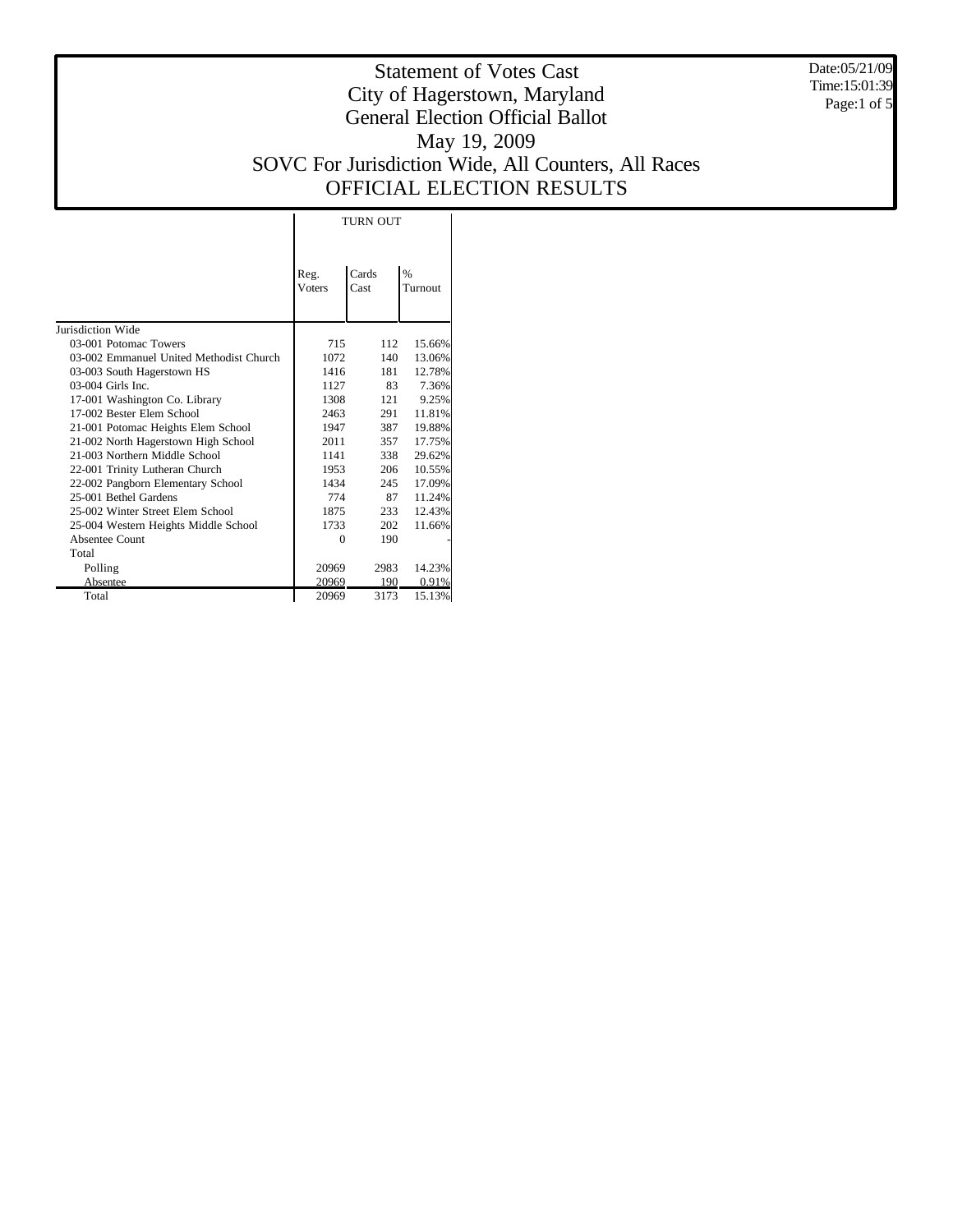Date:05/21/09 Time:15:01:39 Page:2 of 5

|                                         | Mayor                 |                  |                       |                         |        |                             |        |                |        |  |  |
|-----------------------------------------|-----------------------|------------------|-----------------------|-------------------------|--------|-----------------------------|--------|----------------|--------|--|--|
|                                         | Reg.<br><b>Voters</b> | Times<br>Counted | Total<br><b>Votes</b> | David Gysberts<br>(Dem) |        | <b>Bob Bruchey</b><br>(Rep) |        | Write-In Votes |        |  |  |
| Jurisdiction Wide                       |                       |                  |                       |                         |        |                             |        |                |        |  |  |
| 03-001 Potomac Towers                   | 715                   | 112              | 108                   | 50                      | 46.30% | 48                          | 44.44% | 10             | 9.26%  |  |  |
| 03-002 Emmanuel United Methodist Church | 1072                  | 140              | 135                   | 65                      | 48.15% | 63                          | 46.67% | 7              | 5.19%  |  |  |
| 03-003 South Hagerstown HS              | 1416                  | 181              | 180                   | 66                      | 36.67% | 107                         | 59.44% | 7              | 3.89%  |  |  |
| 03-004 Girls Inc.                       | 1127                  | 83               | 82                    | 27                      | 32.93% | 43                          | 52.44% | 12             | 14.63% |  |  |
| 17-001 Washington Co. Library           | 1308                  | 121              | 118                   | 53                      | 44.92% | 62                          | 52.54% | 3              | 2.54%  |  |  |
| 17-002 Bester Elem School               | 2463                  | 291              | 289                   | 113                     | 39.10% | 171                         | 59.17% | 5              | 1.73%  |  |  |
| 21-001 Potomac Heights Elem School      | 1947                  | 387              | 384                   | 143                     | 37.24% | 236                         | 61.46% | 5              | 1.30%  |  |  |
| 21-002 North Hagerstown High School     | 2011                  | 357              | 356                   | 154                     | 43.26% | 190                         | 53.37% | 12             | 3.37%  |  |  |
| 21-003 Northern Middle School           | 1141                  | 338              | 333                   | 148                     | 44.44% | 181                         | 54.35% | $\overline{4}$ | 1.20%  |  |  |
| 22-001 Trinity Lutheran Church          | 1953                  | 206              | 200                   | 90                      | 45.00% | 102                         | 51.00% | 8              | 4.00%  |  |  |
| 22-002 Pangborn Elementary School       | 1434                  | 245              | 245                   | 85                      | 34.69% | 148                         | 60.41% | 12             | 4.90%  |  |  |
| 25-001 Bethel Gardens                   | 774                   | 87               | 85                    | 19                      | 22.35% | 43                          | 50.59% | 23             | 27.06% |  |  |
| 25-002 Winter Street Elem School        | 1875                  | 233              | 228                   | 70                      | 30.70% | 149                         | 65.35% | 9              | 3.95%  |  |  |
| 25-004 Western Heights Middle School    | 1733                  | 202              | 194                   | 83                      | 42.78% | 104                         | 53.61% | 7              | 3.61%  |  |  |
| Absentee Count                          | 0                     | 190              | 181                   | 74                      | 40.88% | 102                         | 56.35% | 5              | 2.76%  |  |  |
| Total                                   |                       |                  |                       |                         |        |                             |        |                |        |  |  |
| Polling                                 | 20969                 | 2983             | 2937                  | 1166                    | 39.70% | 1647                        | 56.08% | 124            | 4.22%  |  |  |
| Absentee                                | 20969                 | 190              | 181                   | 74                      | 40.88% | 102                         | 56.35% | 5              | 2.76%  |  |  |
| Total                                   | 20969                 | 3173             | 3118                  | 1240                    | 39.77% | 1749                        | 56.09% | 129            | 4.14%  |  |  |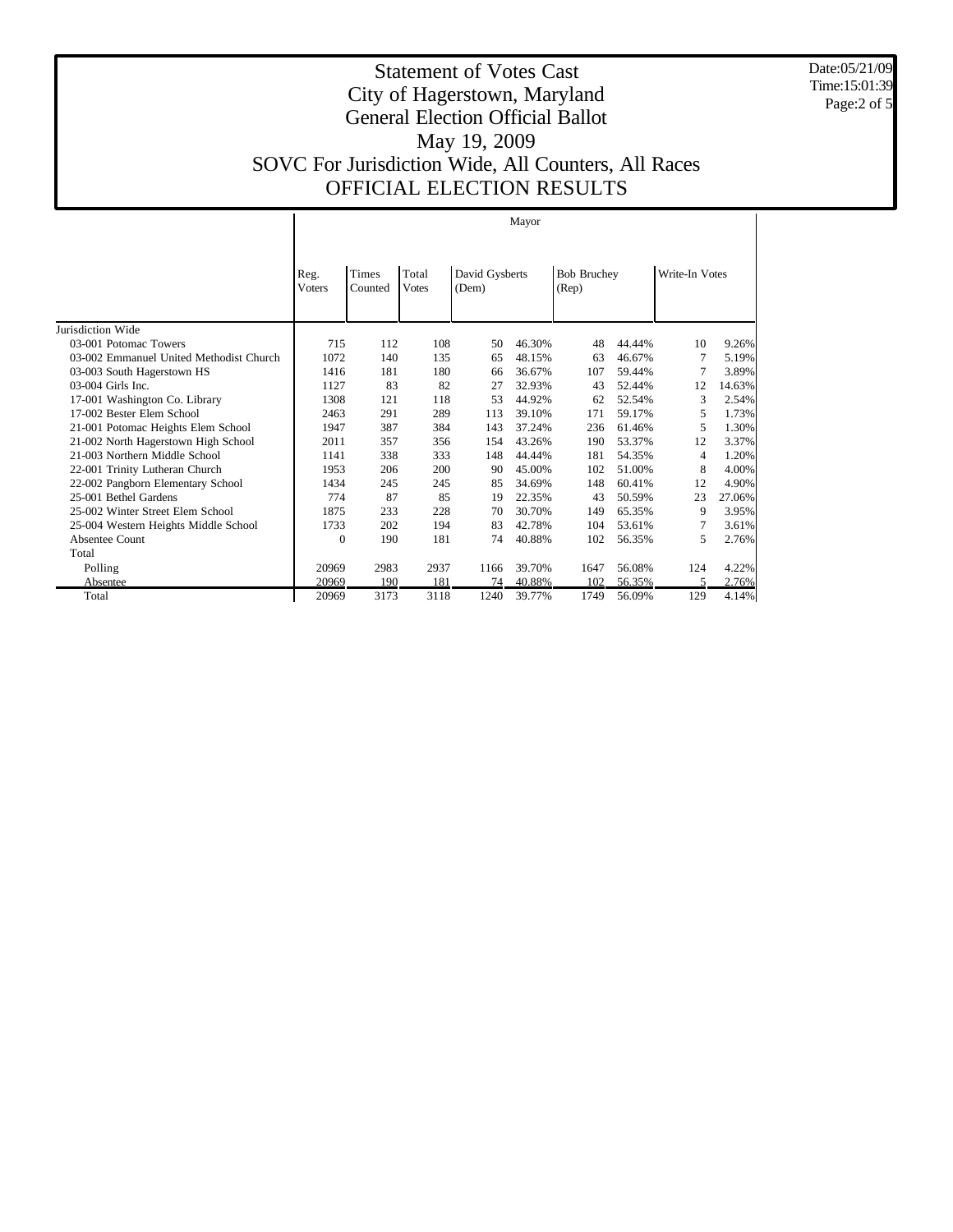Date:05/21/09 Time:15:01:40 Page:3 of 5

|                                         | City Council   |                  |                       |                        |        |                               |        |                             |        |                        |        |
|-----------------------------------------|----------------|------------------|-----------------------|------------------------|--------|-------------------------------|--------|-----------------------------|--------|------------------------|--------|
|                                         | Reg.<br>Voters | Times<br>Counted | Total<br><b>Votes</b> | R. Noel Brady<br>(Dem) |        | William M.<br>Breichner (Dem) |        | Martin E. Brubaker<br>(Dem) |        | David A. Lidz<br>(Dem) |        |
| Jurisdiction Wide                       |                |                  |                       |                        |        |                               |        |                             |        |                        |        |
| 03-001 Potomac Towers                   | 715            | 112              | 412                   | 38                     | 9.22%  | 50                            | 12.14% | 45                          | 10.92% | 49                     | 11.89% |
| 03-002 Emmanuel United Methodist Church | 1072           | 140              | 622                   | 48                     | 7.72%  | 77                            | 12.38% | 73                          | 11.74% | 89                     | 14.31% |
| 03-003 South Hagerstown HS              | 1416           | 181              | 768                   | 61                     | 7.94%  | 79                            | 10.29% | 79                          | 10.29% | 85                     | 11.07% |
| $03-004$ Girls Inc.                     | 1127           | 83               | 357                   | 31                     | 8.68%  | 43                            | 12.04% | 36                          | 10.08% | 32                     | 8.96%  |
| 17-001 Washington Co. Library           | 1308           | 121              | 527                   | 52                     | 9.87%  | 61                            | 11.57% | 57                          | 10.82% | 56                     | 10.63% |
| 17-002 Bester Elem School               | 2463           | 291              | 1290                  | 93                     | 7.21%  | 155                           | 12.02% | 150                         | 11.63% | 103                    | 7.98%  |
| 21-001 Potomac Heights Elem School      | 1947           | 387              | 1634                  | 94                     | 5.75%  | 246                           | 15.06% | 188                         | 11.51% | 156                    | 9.55%  |
| 21-002 North Hagerstown High School     | 2011           | 357              | 1527                  | 109                    | 7.14%  | 179                           | 11.72% | 155                         | 10.15% | 192                    | 12.57% |
| 21-003 Northern Middle School           | 1141           | 338              | 1429                  | 83                     | 5.81%  | 214                           | 14.98% | 170                         | 11.90% | 181                    | 12.67% |
| 22-001 Trinity Lutheran Church          | 1953           | 206              | 859                   | 76                     | 8.85%  | 96                            | 11.18% | 94                          | 10.94% | 94                     | 10.94% |
| 22-002 Pangborn Elementary School       | 1434           | 245              | 1013                  | 65                     | 6.42%  | 124                           | 12.24% | 137                         | 13.52% | 96                     | 9.48%  |
| 25-001 Bethel Gardens                   | 774            | 87               | 316                   | 26                     | 8.23%  | 43                            | 13.61% | 34                          | 10.76% | 39                     | 12.34% |
| 25-002 Winter Street Elem School        | 1875           | 233              | 971                   | 81                     | 8.34%  | 103                           | 10.61% | 94                          | 9.68%  | 111                    | 11.43% |
| 25-004 Western Heights Middle School    | 1733           | 202              | 872                   | 71                     | 8.14%  | 89                            | 10.21% | 76                          | 8.72%  | 88                     | 10.09% |
| Absentee Count                          | $\mathbf{0}$   | 190              | 793                   | 81                     | 10.21% | 92                            | 11.60% | 84                          | 10.59% | 72                     | 9.08%  |
| Total                                   |                |                  |                       |                        |        |                               |        |                             |        |                        |        |
| Polling                                 | 20969          | 2983             | 12597                 | 928                    | 7.37%  | 1559                          | 12.38% | 1388                        | 11.02% | 1371                   | 10.88% |
| Absentee                                | 20969          | 190              | 793                   | 81                     | 10.21% | 92                            | 11.60% | 84                          | 10.59% | 72                     | 9.08%  |
| Total                                   | 20969          | 3173             | 13390                 | 1009                   | 7.54%  | 1651                          | 12.33% | 1472                        | 10.99% | 1443                   | 10.78% |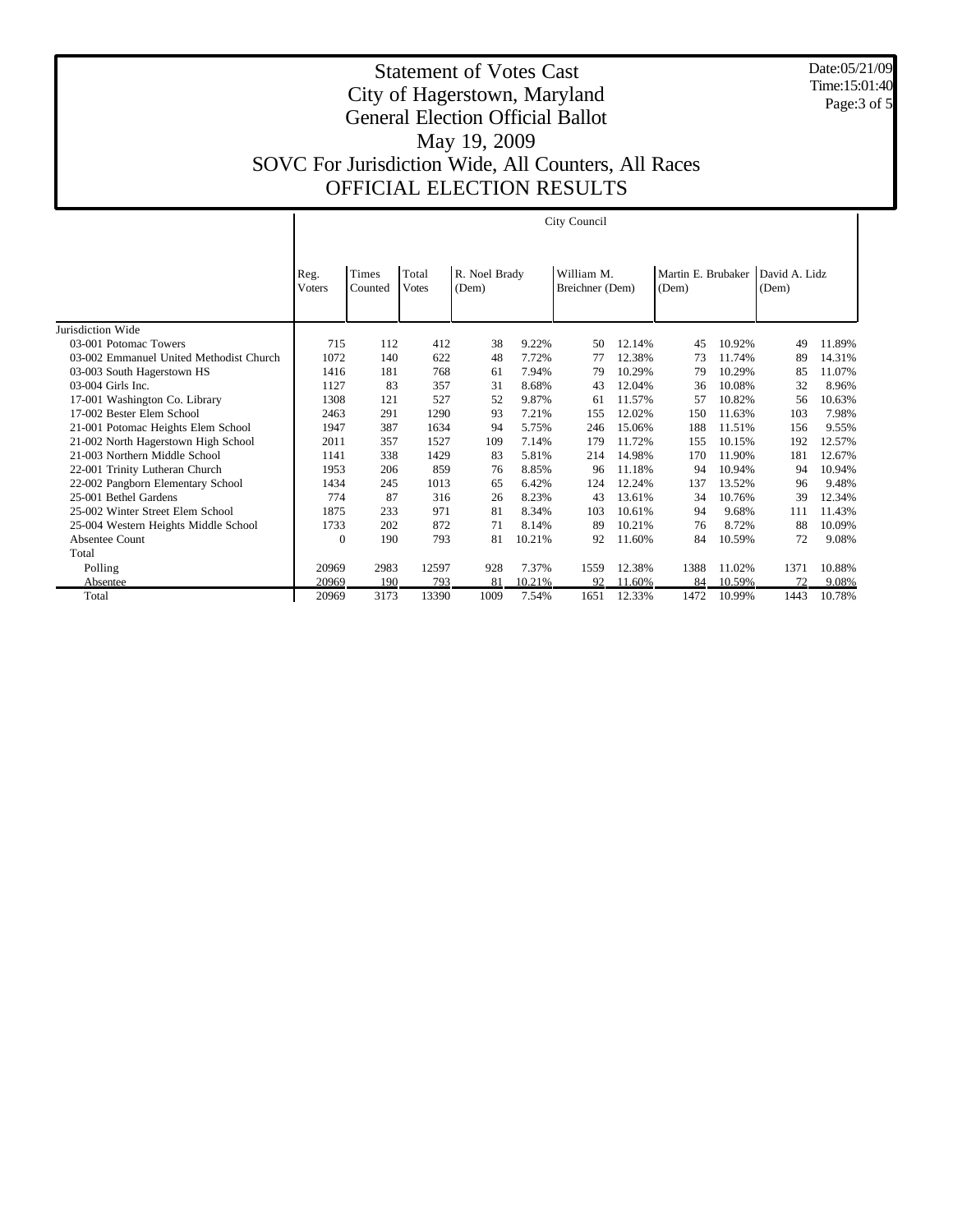Date:05/21/09 Time:15:01:40 Page:4 of 5

 $\overline{1}$ 

|                                         | City Council                 |        |                     |        |                                |        |                            |       |                 |       |  |
|-----------------------------------------|------------------------------|--------|---------------------|--------|--------------------------------|--------|----------------------------|-------|-----------------|-------|--|
|                                         |                              |        |                     |        |                                |        |                            |       |                 |       |  |
|                                         | Lewis Craig<br>Metzner (Dem) |        | Patrick Crist (Rep) |        | <b>Forrest Easton</b><br>(Rep) |        | Jeremy L. Manford<br>(Rep) |       | Don Mohar (Rep) |       |  |
| Jurisdiction Wide                       |                              |        |                     |        |                                |        |                            |       |                 |       |  |
| 03-001 Potomac Towers                   | 55                           | 13.35% | 33                  | 8.01%  | 47                             | 11.41% | 20                         | 4.85% | 23              | 5.58% |  |
| 03-002 Emmanuel United Methodist Church | 59                           | 9.49%  | 68                  | 10.93% | 57                             | 9.16%  | 32                         | 5.14% | 35              | 5.63% |  |
| 03-003 South Hagerstown HS              | 88                           | 11.46% | 98                  | 12.76% | 76                             | 9.90%  | 34                         | 4.43% | 51              | 6.64% |  |
| $03-004$ Girls Inc.                     | 45                           | 12.61% | 26                  | 7.28%  | 40                             | 11.20% | 27                         | 7.56% | 25              | 7.00% |  |
| 17-001 Washington Co. Library           | 69                           | 13.09% | 45                  | 8.54%  | 52                             | 9.87%  | 21                         | 3.98% | 28              | 5.31% |  |
| 17-002 Bester Elem School               | 154                          | 11.94% | 150                 | 11.63% | 161                            | 12.48% | 60                         | 4.65% | 86              | 6.67% |  |
| 21-001 Potomac Heights Elem School      | 232                          | 14.20% | 111                 | 6.79%  | 188                            | 11.51% | 61                         | 3.73% | 95              | 5.81% |  |
| 21-002 North Hagerstown High School     | 178                          | 11.66% | 127                 | 8.32%  | 161                            | 10.54% | 81                         | 5.30% | 88              | 5.76% |  |
| 21-003 Northern Middle School           | 170                          | 11.90% | 122                 | 8.54%  | 170                            | 11.90% | 44                         | 3.08% | 67              | 4.69% |  |
| 22-001 Trinity Lutheran Church          | 98                           | 11.41% | 73                  | 8.50%  | 84                             | 9.78%  | 41                         | 4.77% | 38              | 4.42% |  |
| 22-002 Pangborn Elementary School       | 127                          | 12.54% | 94                  | 9.28%  | 116                            | 11.45% | 44                         | 4.34% | 57              | 5.63% |  |
| 25-001 Bethel Gardens                   | 42                           | 13.29% | 20                  | 6.33%  | 25                             | 7.91%  | 15                         | 4.75% | $\tau$          | 2.22% |  |
| 25-002 Winter Street Elem School        | 116                          | 11.95% | 90                  | 9.27%  | 101                            | 10.40% | 57                         | 5.87% | 61              | 6.28% |  |
| 25-004 Western Heights Middle School    | 93                           | 10.67% | 93                  | 10.67% | 87                             | 9.98%  | 64                         | 7.34% | 75              | 8.60% |  |
| Absentee Count                          | 85                           | 10.72% | 76                  | 9.58%  | 84                             | 10.59% | 42                         | 5.30% | 56              | 7.06% |  |
| Total                                   |                              |        |                     |        |                                |        |                            |       |                 |       |  |
| Polling                                 | 1526                         | 12.11% | 1150                | 9.13%  | 1365                           | 10.84% | 601                        | 4.77% | 736             | 5.84% |  |
| Absentee                                | 85                           | 10.72% | 76                  | 9.58%  | 84                             | 10.59% | 42                         | 5.30% | 56              | 7.06% |  |
| Total                                   | 1611                         | 12.03% | 1226                | 9.16%  | 1449                           | 10.82% | 643                        | 4.80% | 792             | 5.91% |  |